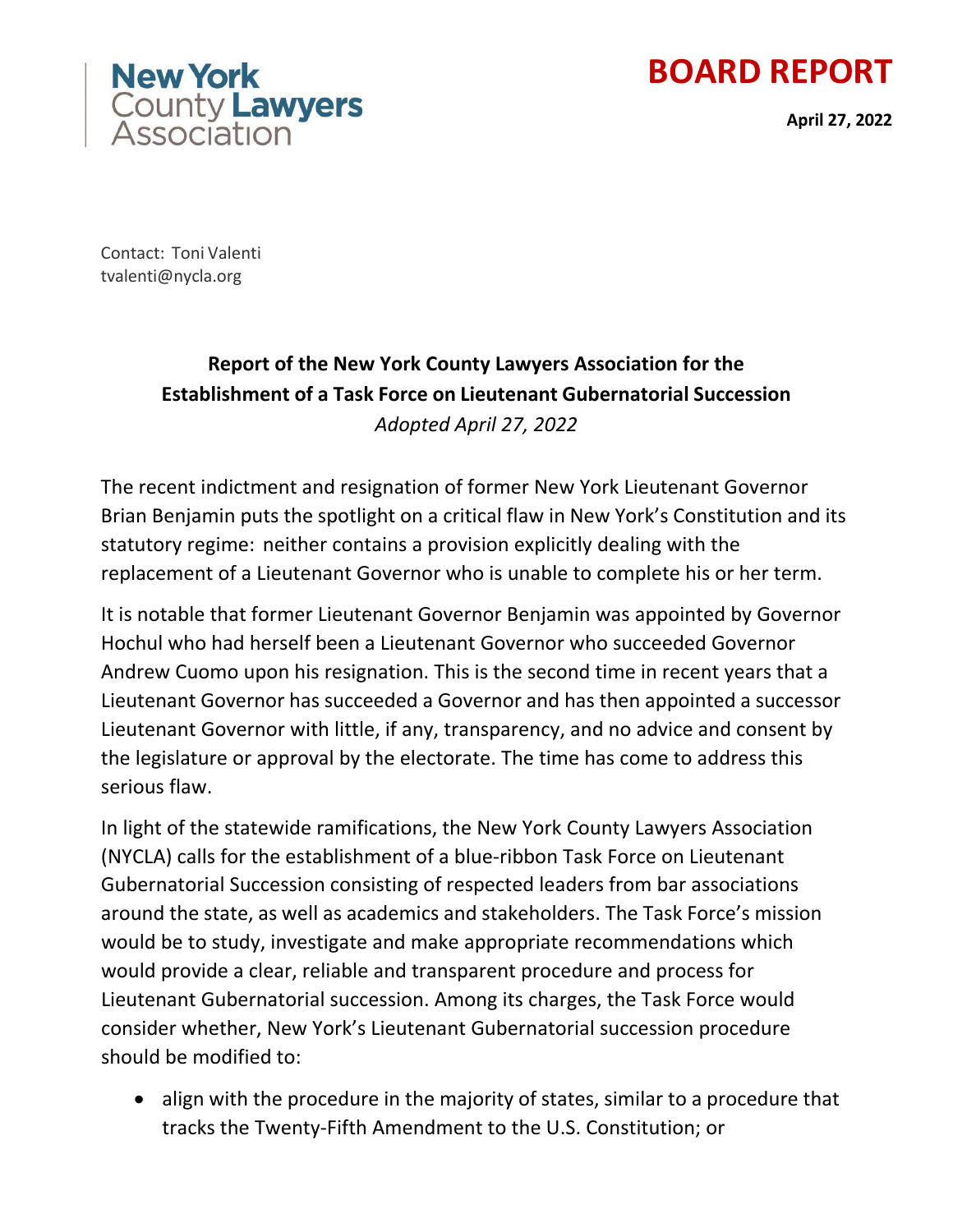- have a special election to permit the voters, instead of the sitting Governor, to choose the new Lieutenant Governor; or
- provide an alternate method for Lieutenant Gubernatorial Succession.

Since this is an issue of statewide significance, NYCLA believes that the New York State Bar Association (NYSBA) is uniquely situated to convene such a Task Force. Therefore, NYCLA proposes that NYSBA do so. NYCLA pledges full support of such efforts and would be pleased to participate in this important endeavor.

### **Background**

There have been at least twelve vacancies in the office of Lieutenant Governor dating back to 1811. No Governor until July 2009 ever attempted to fill the office of Lieutenant Governor. 915 N.E.2d at 1152 (Pigott, J., dissenting).

No provision of the State Constitution governs Lieutenant Gubernatorial succession. Article IV, Section 6, of the New York State Constitution provides that in the event of a vacancy in the office of Lieutenant Governor, the temporary president of the Senate "shall perform all the duties of lieutenant governor during such vacancy."

The Public Officers Law is the only statute that arguably covers lieutenant gubernatorial succession. Section 42 of the Public Officers Law provides generally for the filling of vacancies in elective office but specifically excludes the governor and lieutenant governor. Section 43 is a catchall appointment power typically included in state constitutions.

NYCLA urges that appropriate legislation be considered to provide for a clear statutory Lieutenant Gubernatorial succession procedure. The task force could consider such alternatives as the current system, a special election, or a procedure like that adopted in most states in which the governor nominates a replacement subject to legislative confirmation.

### **The** *Skelos* **Decision**

In *Skelos v. Paterson*, 915 N.E.2d 1141, 1143 (N.Y. 2009), addressing Governor Paterson's appointment of Richard Ravitch to fill a Lieutenant Gubernatorial vacancy, by a 4-3 majority, the New York State Court of Appeals held that the Governor may fill a vacancy in the office of Lieutenant Governor without any advice, counsel, consent or input from the legislature. However, that ruling rests upon a controversial argument of statutory interpretation that garnered a three-judge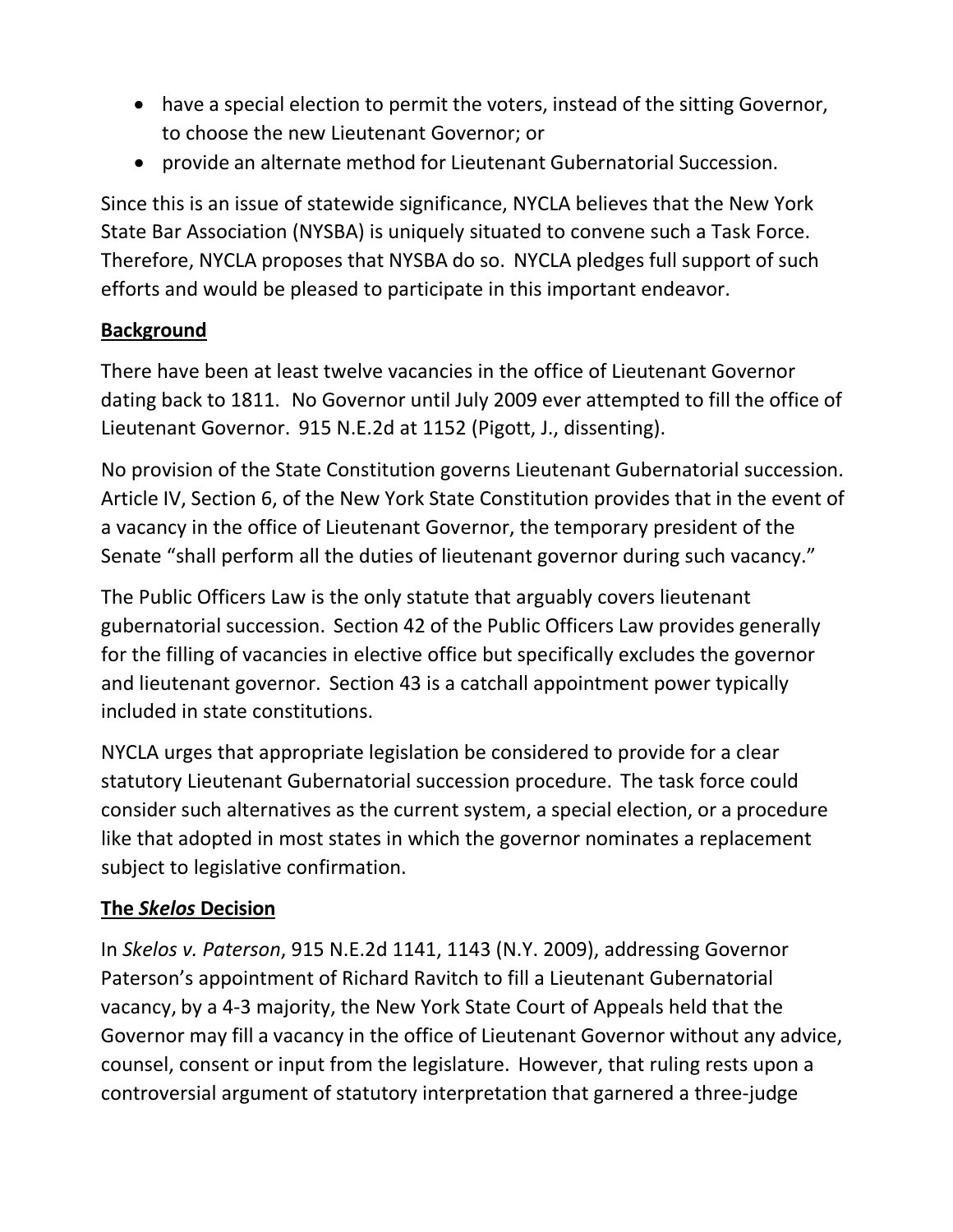dissent[.1](#page-2-0) As the dissenters pointed out, the *Skelos* ruling raises the possibility that an unelected Governor could appoint a Lieutenant Governor who could later become Governor, without ever having received a single popular vote or been vetted and approved by the Legislature. 915 N.E. 2d at 1147.

Regardless of the merits of the *Skelos* decision, it is worthwhile for decisionmakers to study other possible approaches to the Lieutenant Gubernatorial succession issue. As the author of *Skelos*, former Chief Judge Lippman, acknowledged, the regime set out in the *Skelos* decision is not necessarily the best approach to the issue and is not necessarily one that would be adopted after research and analysis by a legislature or state constitutional convention. *Skelos*, 915 N.E.2d. at 1146 (Lippman, C.J.) ("Before us . . . is not the abstract question of whether it would be better [to have some other system].").

The *Skelos* court concluded that section 43 of the Public Officers Law applied to the Lieutenant Gubernatorial vacancy. It noted that a vacancy occurred and that there was no other provision for filling it, and therefore, that Governor Paterson had the power to fill the Lieutenant Gubernatorial vacancy. *Id*. at 153. According to the dissent in *Skelos*,"[u]ntil now [Public Officers Law section 43] had been used to fill vacancies in local offices but, in no instance, the second most important executive office in the state." 915 N.E.2d at 1147 (Pigott, J., dissenting).

## **Lieutenant Gubernatorial Succession in Other States and the Twenty-Fifth Amendment**

Twenty-one states have explicit lieutenant-gubernatorial replacement procedures. Almost all of these states have adopted a procedure akin to that contained in the Twenty-Fifth Amendment to the U.S. Constitution, the provision which governs the replacement of the Vice President.<sup>2</sup> In those states, the governor nominates a replacement Lieutenant Governor who must then confirmed by the Legislature (usually both chambers).

<span id="page-2-0"></span><sup>&</sup>lt;sup>1</sup> Patrick A. Woods, Comment, Automatic Lieutenant Gubernatorial Succession: Preventing Legislative Gridlock Without Sacrificing the Elective Principle, 76 ALB. L. REV. 2301 (2012/2013) (arguing that Skelos was wrongly decided [\(http://www.albanylawreview.org/issues/pages/article-information.aspx?volume=76&issue=4&page=2301\);](http://www.albanylawreview.org/issues/pages/article-information.aspx?volume=76&issue=4&page=2301)%3B) Eric Lane & Laura Seago, Albany's Dysfunction Denies Due Process, 30 PACE L. REV. 965, 965 (2010) [(describing the Skelos decision as being on "thin law"

<span id="page-2-1"></span><sup>2</sup> T. Yeargin, *Recasting the Second Fiddle: the Need for A Clear Line of Lieutenant Gubernatorial Succession*, 84 Albany Law Review (2021) The pertinent provision of the Twenty-Fifth Amendment reads as follows: " Whenever there is a vacancy in the office of the Vice President, the President shall nominate a Vice President who shall take office upon confirmation by a majority vote of both Houses of Congress."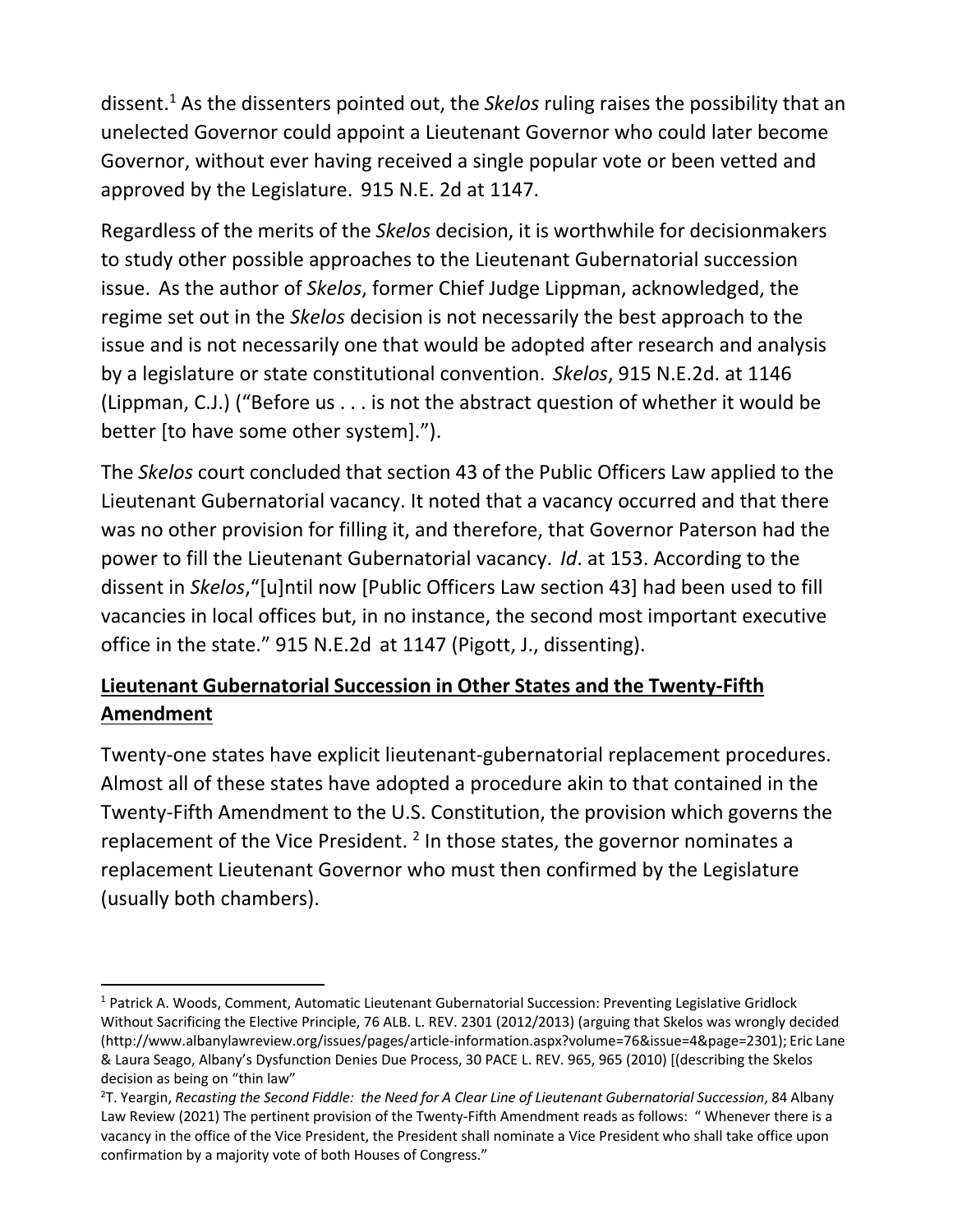At least six states task state legislatures with the power of selecting Lieutenant Gubernatorial successors. And three states require special elections to fill such vacancies. [3](#page-3-0)

Eight states fall in the same category as New York and implicitly give governors the power to replace lieutenant governors but not through any formal procedure set out by statute or in the states' Constitution. [4](#page-3-1)

### **Difficulties with the** *Skelos* **Decision as Compared to the Regimes in Other States**

There are three difficulties with maintaining the *Skelos* decision as the applicable rule for Lieutenant Gubernatorial replacement.

First, unlike the Twenty-Fifth Amendment, the *Skelos* decision provides no mechanism for legislative input or the input of any elected official other than the Governor, who might also be unelected. Under *Skelos*, the appointment is made by the Governor with no confirmation process whatsoever. As even the majority in Skelos conceded, the Skelos rule "does create the possibility that an unelected individual will, for a time, occupy the State's highest office." 953 N.E.2d at 1151.

Second, the Twenty-Fifth Amendment provides that the President "shall" nominate a successor Vice President in the event of vacancy. Likewise, if a special election were held to fill the vacancy, this important state office would be filled in a timely fashion and in a manner consistent with the preference of the voters. By contrast, the *Skelos* decision contains nothing requiring the New York Governor to appoint a Lieutenant Governor – it merely permits the Governor to make such an appointment.

Third, the *Skelos* decision says nothing about the timing of any such gubernatorial appointment. This omission, too, creates the possibility of a long-term vacancy in the state's second highest office.

#### **Conclusion**

The citizens of the State of New York deserve a transparent, reliable process to replace a Lieutenant Governor who is unable to complete his or her term in office. NYCLA believes that a statutory framework to address Lieutenant Gubernatorial succession would be preferable to the current approach enshrined in the *Skelos*  decision.

<span id="page-3-1"></span><span id="page-3-0"></span><sup>3</sup> T. Yeargin, *Recasting the Second Fiddle: the Need for A Clear Line of Lieutenant Gubernatorial Succession*, Vol. 84 Albany Law Review (2021).